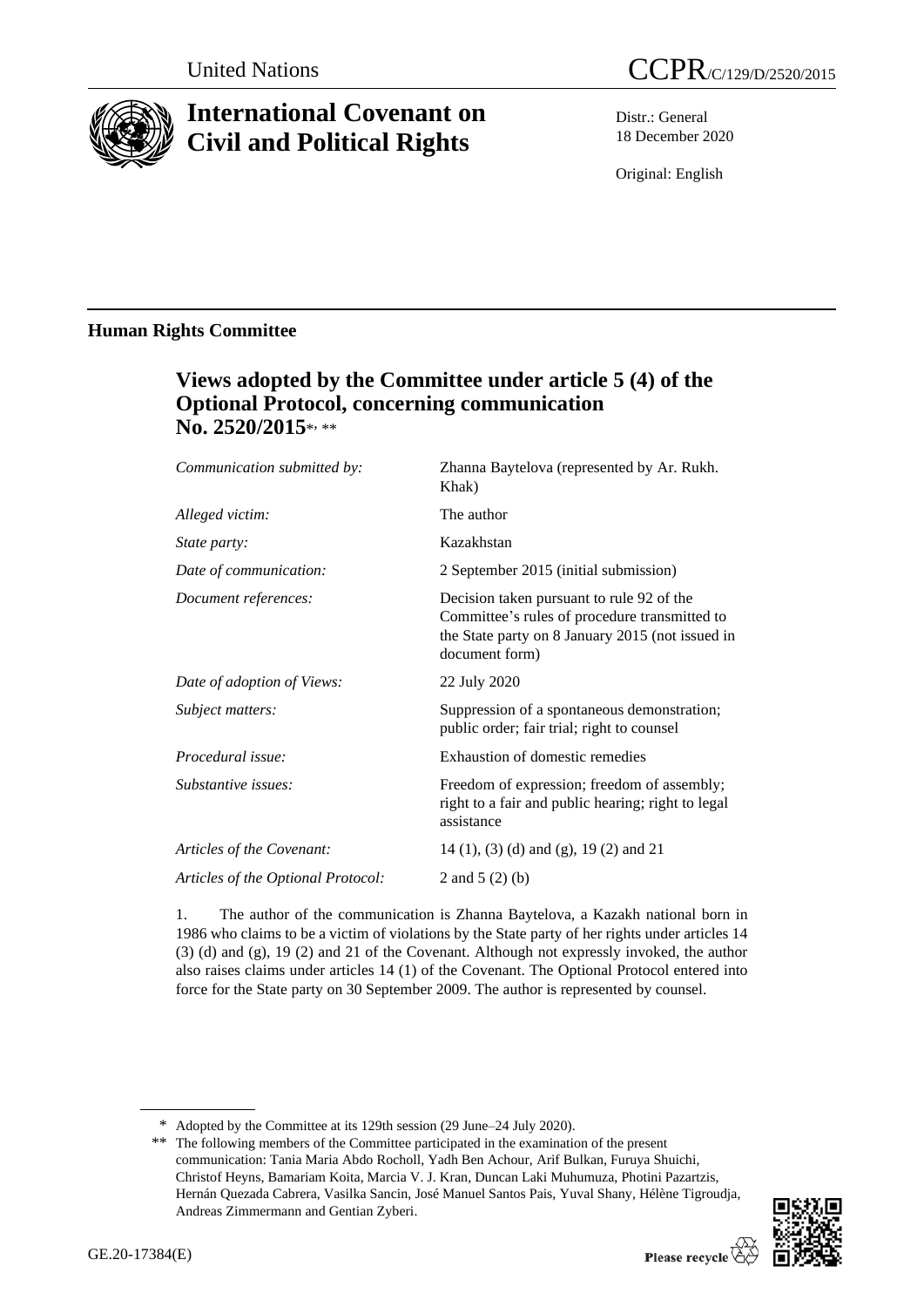### **Facts as presented by the author**

2.1 The author is a journalist and a human rights activist. On 16 February 2014, she and two female colleagues participated in a spontaneous<sup>1</sup> peaceful artistic performance in the central square of Almaty in a protest against the prohibition of import to Kazakhstan of lace underwear for women. The participants held new lace lingerie in their hands. Five minutes later, police officers brutally arrested them, twisting their arms and beating the author's colleagues.

2.2 On the same day, the specialized inter-district administrative court of Almaty found the author guilty of an administrative offence under article 330.1 of the Code of Administrative Offences (petty hooliganism) owing to lack of respect for other people and violation of public order. The author was fined  $18,520$  tenge (about \$100<sup>2</sup>). Her representatives, journalists and observers from human rights organizations were not allowed into the courtroom.

2.3 On 25 February 2014, the author appealed to the Almaty city court invoking a violation of her rights under articles 19 and 21 of the Covenant. On 6 March 2014, her appeal was rejected by the appellate judicial panel on civil and administrative affairs of the Almaty city court. Contrary to what is stated in the decision of the judicial panel, the author claims that she was not duly notified of the place and time of the appellate hearing, which took place in her absence.

2.4 On 9 April 2014, the author submitted an appeal for a supervisory review to the Almaty City Prosecutor's Office, requesting revision of the trial court judgment of 16 February 2014 and referring to articles 19 and 21 of the Covenant. By a letter of 16 April 2014, the First Deputy Prosecutor refused to lodge a protest motion against the court decision. On 5 May 2014, the author submitted an appeal for a supervisory review to the General Prosecutor's Office of Kazakhstan, again invoking articles 19 and 21 of the Covenant. On 14 July 2014, the Deputy Prosecutor General refused to lodge a protest motion and stated that the author's allegations of violation of the Covenant could not be taken into account because she had infringed public order and had committed an act of petty hooliganism.

# **Complaint**

3.1 The author claimsthat the State party violated her right to freedom of expression under article 19 (2) of the Covenant and her right of peaceful assembly under its article 21. The author invokes article 4.3 of the Constitution of Kazakhstan, according to which international treaties ratified by the State party have priority before its laws and are applied directly, and article 32 of the Constitution, which proclaims the right to express one's opinion and the right to peaceful assembly. She maintains that her actions did not amount to hooliganism but instead were an expression of her opinion and a peaceful protest against the ban on the import of lace lingerie. She claims that restrictions of her rights were not necessary because the peaceful assembly did not pose any threat to State security, to public order and health, or to the rights or freedoms of other persons. She claims that she was arrested despite the fact that there was no situation of conflict or public disturbance. Police officers could not provide valid reasons for her arrest and instead mentioned pretexts, such as the use of obscene language and infringement of public order. She claims that the court did not provide any reasons for restricting her right to freedom of expression and that its finding, according to which she compromised public order by holding new lingerie in her hands, was unsubstantiated. She believes that she was arrested and held administratively liable for expressing her opinion and organizing a spontaneous performance.

3.2 The author claims that the domestic courts disregarded article 13.1 of the Code of Administrative Offences, according to which a "natural person can be held administratively liable only for offences for which their guilt has been established". She claims that the judges failed to establish her guilt under article 330.1 of the Code of Administrative Offences and that their conclusions did not correspond to the facts of the case. She further refers to the

 $<sup>1</sup>$  This claim contradicts the author's further submissions, according to which she had warned</sup> journalists about the planned performance.

<sup>2</sup> Exchange rate as of 17 February 2014.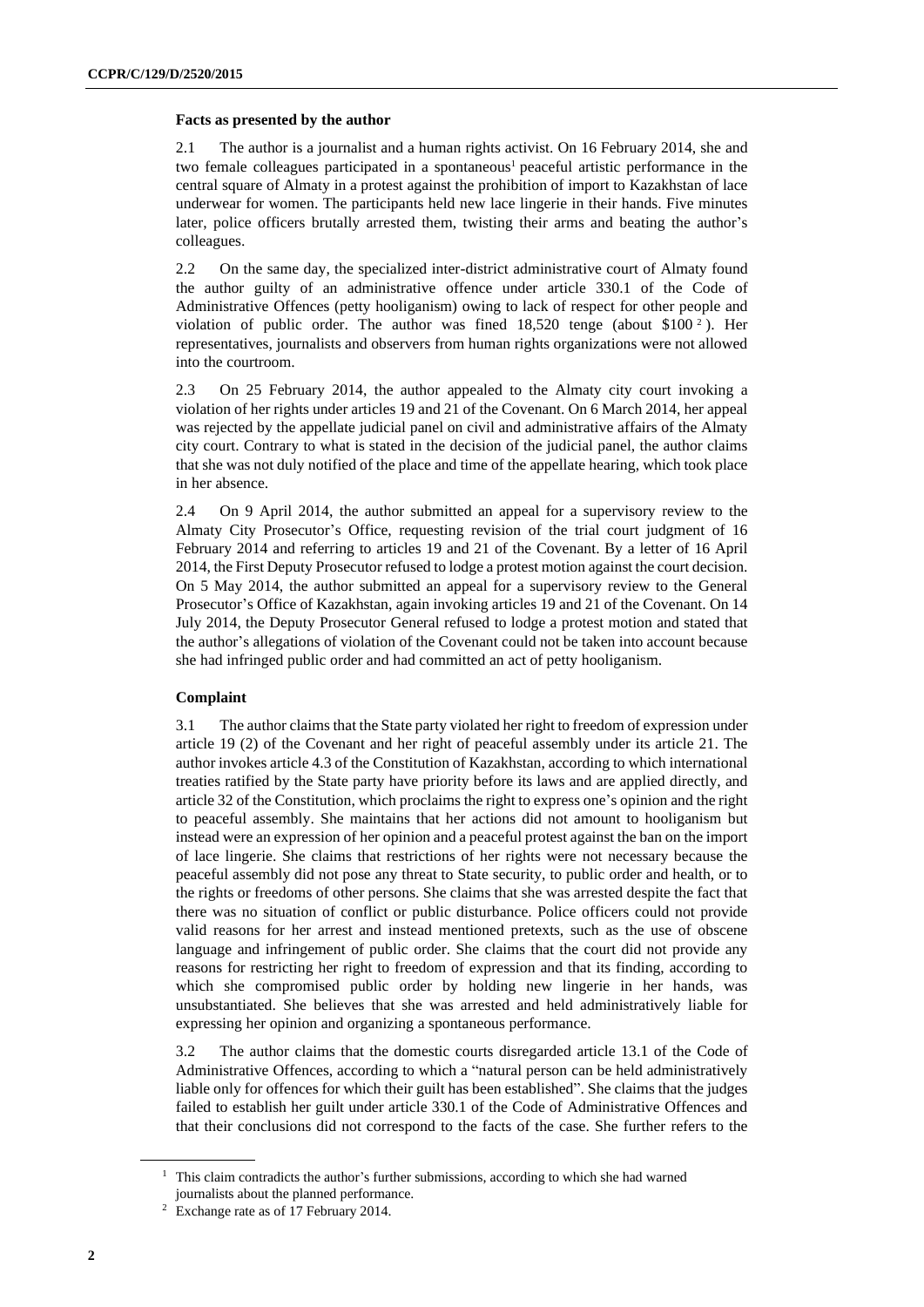order of the Minister of Internal Affairs of Kazakhstan of 6 December 2000, according to which organizers and participants of demonstrations should not be arrested on the spot in order to avoid protests. The author further claims that the State party's legislation does not provide for the modalities of spontaneous meetings, which is why there was no obligation for her to notify the authorities of the event in which she took part.

3.3 The author claims, with a reference to article 14 of the Covenant, that journalists and observers from human rights organizations were denied access to the courtroom. In addition, the court did not allow her legal representatives to be present, thereby denying her the right to a counsel and violating article 14 (3) (d) of the Covenant and article 23 of the Code of Administrative Offences, according to which each person has the right to qualified legal assistance under administrative proceedings. The author claims that the trial court judge was partial, acted in the interest of the police and ignored her arguments of violation of her constitutional rights. Neither the first tier court nor the appellate court took into account the relevant provisions of national law and of the Covenant, despite her providing valid arguments. Finally, the author claims violation of article 14 (3) (g) of the Covenant.<sup>3</sup>

3.4 The author requests the Committee to recommend that the State party bring to justice those responsible for violation of her rights; offer her compensation for moral damage; offer her compensation for pecuniary damage in the amount of 18,520 tenge and compensation of the costs and expenses related to legal assistance; eliminate existing legislative restrictions on the freedom of expression, the freedom of peaceful assembly and the right to fair trial, which are incompatible with articles 19, 21 and 14 of the Covenant; and ensure that peaceful protests can be held without unjustified interference by State authorities and without organizers and participants being persecuted.

# **State party's observations on admissibility and the merits**

4.1 In its observations of 12 March 2015, the State party submits that the communication should be considered as unsubstantiated and inadmissible under article 5.2 (b) of the Optional Protocol due to non-exhaustion of domestic remedies. The State party maintains that the author's appeal for a supervisory review to the General Prosecutor's Office was rejected by the Deputy Prosecutor General but not by the Prosecutor General himself and that she failed to lodge an appeal for a supervisory review directly to the Prosecutor General with an enclosed copy of the letter signed by his deputy.

4.2 The State party submits that the author expressed disrespect to people around her, infringed public order and disturbed citizens' tranquillity by publicly demonstrating women's lingerie to passers-by and to the media, by attempting to lay it on the monument of independence in a protest against devaluation of the national currency and the rise in prices of women's underwear and by shouting out loudly: "In this State, even prices on panties have gone up, you are even afraid of panties!" and similar phrases. After numerous unsuccessful warnings by police officers, who asked the author to stop her illegal activities, she was taken to the police department of the Bostandiksky district of Almaty, where an administrative offence report was drawn up. Her guilt under article 330.1 of the Code of Administrative Offences was established by the specialized inter-district administrative court of Almaty based on that report, the author's testimony and other materials. The decision was confirmed by the Almaty city court. The Almaty City Prosecutor's Office and the General Prosecutor's Office of Kazakhstan found no reasons for lodging a protest motion against the judicial decisions.

4.3 The State party submits that its Constitution and legislation reflect the provisions of articles 19 and 21 of the Covenant, which provide for possible restrictions to the right to freedom of expression and peaceful assembly. According to article 32 of the Constitution, citizens have the right to assemble peacefully and without arms, hold meetings, rallies and demonstrations, street processions and pickets. The use of this right may be restricted by law in the interests of State security, public order and the protection of the health, rights and freedoms of other persons. Chapter 22 of the Code of Administrative Offences provides for administrative liability for offences that infringe public order and morality. Article 330 of the

<sup>&</sup>lt;sup>3</sup> The author does not provide any arguments to justify the alleged violation of article 14 (3) (g).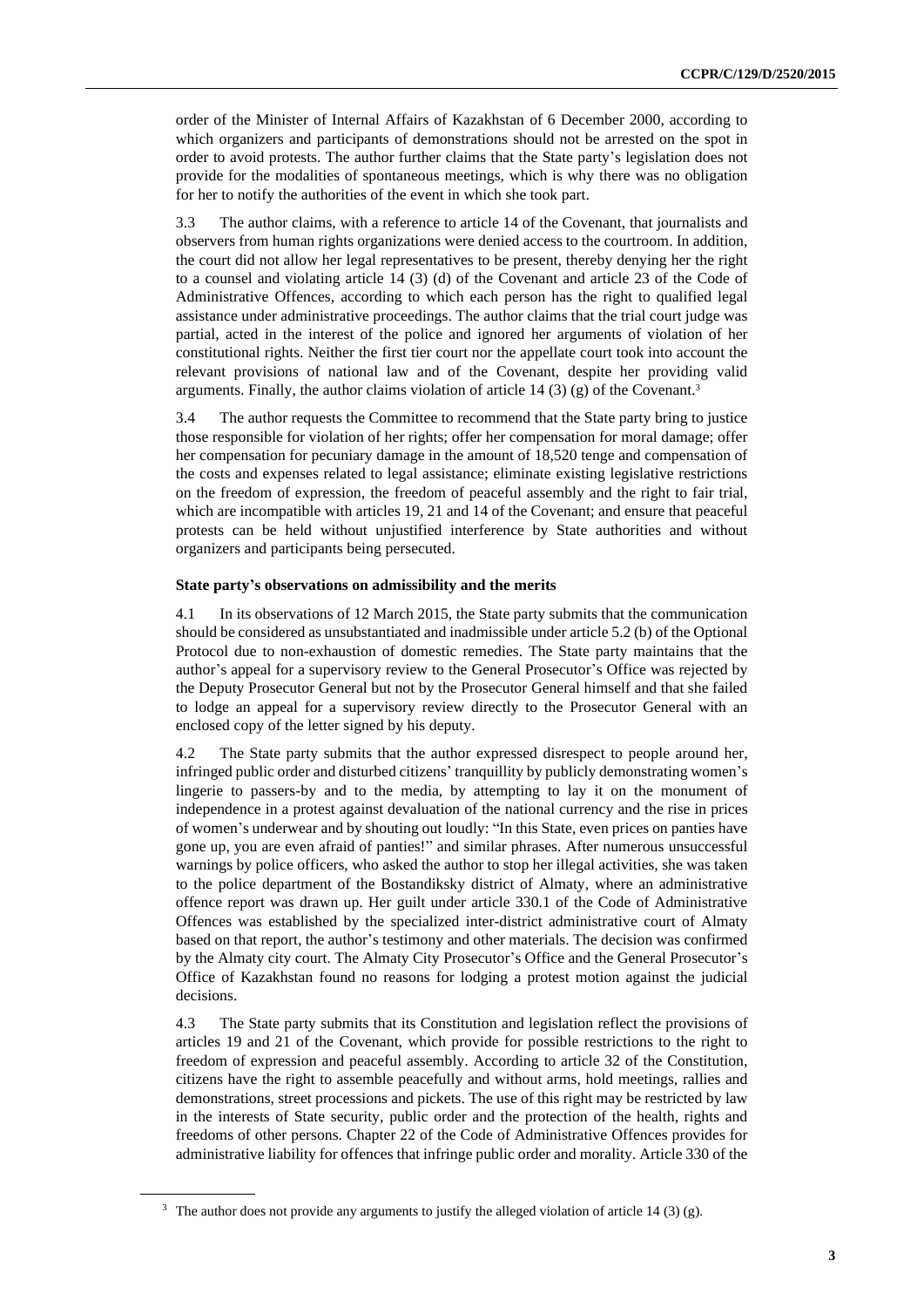Code provides for administrative liability for lack of respect to other people, infringement of public order and disturbance of the tranquility of individuals. Peaceful assemblies, meetings, street processions, pickets and demonstrations are not therefore forbidden on the territory of the State party but are only subject to certain restrictions provided by law. The State party recognizes that the freedom of peaceful assembly is a democratic institution, which allows for citizens' political activity and has to be continuously developed. The State party's legislation guarantees the realization and protection of that human right.

4.4 The State party further submits that realization by citizens of their rights shall not result in violation of the rights of other citizens and that some restrictions have to be imposed on rights for the sake of the security of the rights holders themselves. The State party notes that the most democratic sources of written law, such as the Warsaw guidelines of the Office for Democratic Institutions and Human Rights of the Organization for Security and Cooperation in Europe, acknowledge the necessity of certain restrictions on the freedom of assembly. The State party submits that in recent years, European States have been incurring large financial losses because parts of their population have been realizing their freedom of assembly in the form of actions including riots, the destruction of public and private property and halting the work of factories and transportation.

4.5 The State party submits that the overwhelming majority of its citizens consider the independence of their State as one of the major achievements in the way of State-building. For many people, that notion is filled with the spirit of patriotism and is sacred because it is associated with the deaths of their compatriots in the days of obtaining independence and with hardships in the country's economic and political development in the following years. The monument of independence and the square where it is located are a place of worship, which symbolize the memory of Kazakhstan obtaining its independence 20 years ago. The square is also a busy recreational area, where the citizens of Almaty spend weekends with their families and children. Infringements of public order in this square in the form of a public demonstration of lingerie, attempts to lay it on the monument of independence, molesting passers-by and imposing on them one's personal opinion may be interpreted as profaning the sacred memory in a public place and may provoke active reprobation and protest. The State party further notes that demonstration of lingerie in a public space insults the feelings of believers and is perceived in a highly negative manner by adherents of all religious movements existing on its territory, some of whom may have been present in the square during the author's performance. Finally, the State party maintains that a public demonstration of women's pants can have a negative impact on children's mental health. On the day of the author's performance, many citizens were in the square with their families and children. The State party concludes that the author's provocative actions could have led to mass disturbances of public order, threatened the health and security of the author herself and of other individuals, and caused serious damage to public security. The State party notes that individuals who exercise their freedom of opinion and assembly have to assume certain responsibilities and that disrespect may result in serious consequences, such as mass disturbances, the disruption of transport infrastructure and other antisocial activities. Those are the reasons behind the administrative liability for infringing public order. By interrupting the author's illegal activities in a timely manner, the police prevented such grave consequences.

4.6 The State party submits that the author's claim that she did not commit an illegal action was examined and rejected by domestic courts, which concluded that she was subjected to law enforcement action for infringement of public order, rather than for free expression of her opinions.

4.7 The State party notes that the author's actions were qualified as petty hooliganism and were unrelated to the Law on the Modalities of Organization and Holding Peaceful Assemblies, Meetings, Street Processions, Pickets and Demonstrations in the Republic of Kazakhstan.

4.8 The State party submits that the author's allegations that her right to a fair trial was violated because she was not provided with a counsel and because the appellate hearing took place in her absence have been verified and found unsubstantiated. The State party notes that the author did not request counsel either at the moment when the administrative offence report was being drawn up or in the courtroom. Not requesting counsel is the author's right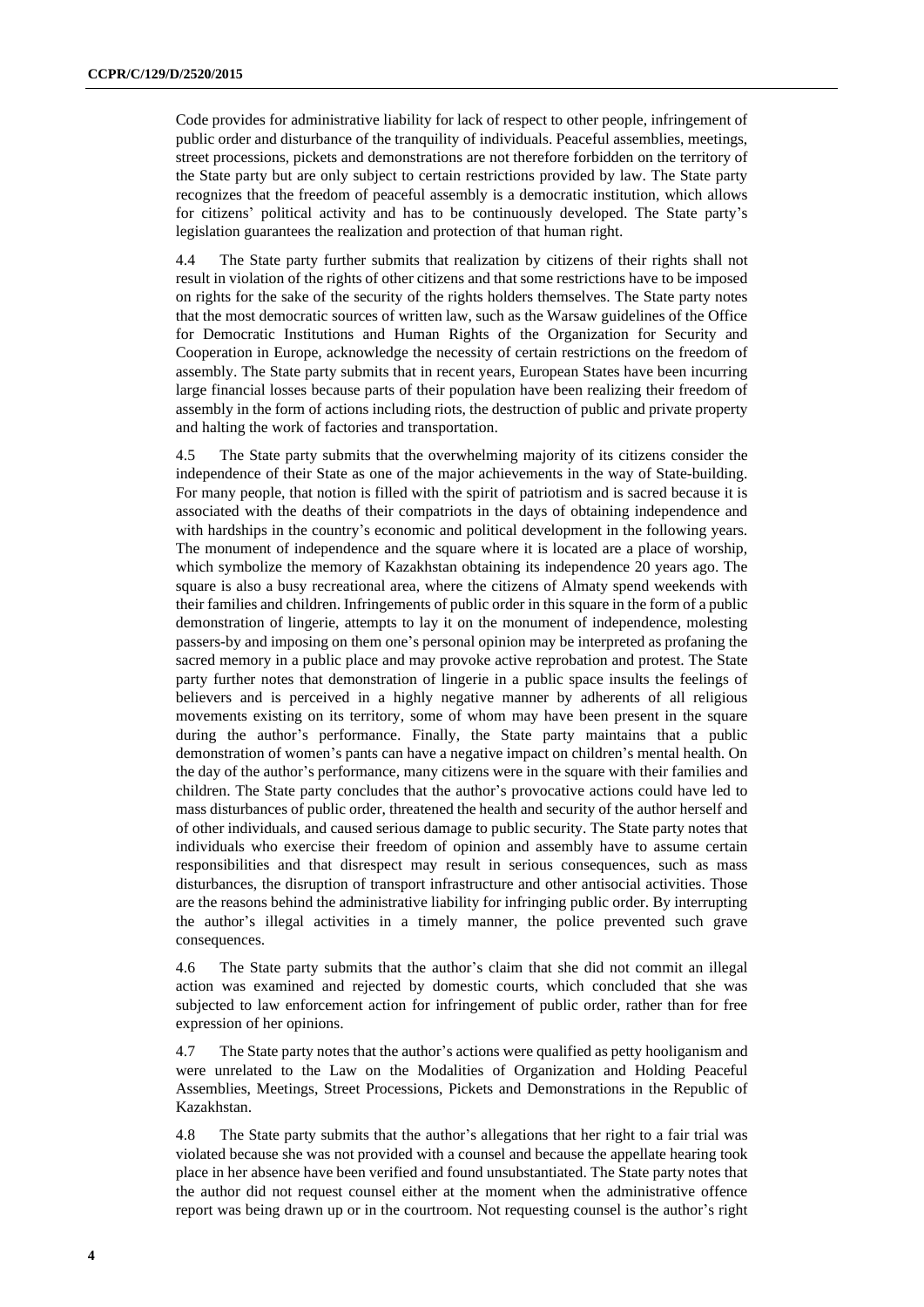and does not prevent further judicial proceedings. The State party further submits that, according to article 584.2 of the Code of Administrative Offences, proceedings related to administrative offences can take place in the absence of the offender, provided that he or she was duly notified of the place and time of the hearing and did not request that the hearing be adjourned. The author was duly notified about the hearing and did not request its adjournment, which is why the court lawfully decided to examine the complaint in her absence. The administrative fine imposed on the author was calculated according to article 330.1 of the Code of Administrative Offences.

#### **Author's comments on the State party's observations on admissibility and the merits**

5.1 In her comments of 2 April 2015, the author submits that she has exhausted all domestic remedies. She notes that, notwithstanding the fact that requests for prosecutorial control are not an effective remedy, she applied to the Almaty Prosecutor's Office and to the General Prosecutor's Office of Kazakhstan. The author finds unconvincing the State party's argument that she should have submitted another application directly to the General Prosecutor of Kazakhstan.

5.2 The author submits that the State party failed to demonstrate the reasons for restricting her rights to freedom of expression and to peaceful assembly and for holding her administratively liable. She maintains that her actions did not pose any risk to the State or to public order.

5.3 The author submits that her acts were a protest against the devaluation of the national currency and the prohibition of sales of lace pants in the territory of the Eurasian Customs Union. Her actions were an allegory: giving away her last piece of clothing, her undergarments, symbolized giving away one's last possession. She stated in front of journalists that the Government had stolen 20 per cent of the income of the population and was now deciding what pants women should wear. The author does not believe that these words were offensive to other people. What was offensive was the way the authorities treated the citizens and herself.

5.4 The author submits that the State party misinterpreted her actions. She was not attempting to lay the pants on the monument of independence. She wanted to put them into a hand engraved in a bronze book under the monument. The book does not symbolize the independence of Kazakhstan, so she could not offend the feelings of her compatriots by her action. The author further submits that on the day of her performance, the square was encircled by the police because a spontaneous meeting against the currency devaluation had taken place there the previous day. The State party is deliberately misleading the Committee by claiming that the square was filled with people and her actions could have damaged children's mental health or the feelings of believers. There was no one in the square apart from policemen and journalists, whom she had informed about the performance the previous evening.

5.5 The author claims that her actions could not undermine public security, cause material damage or lead to mass disturbances. She was unarmed and did not call for violent demonstrations or meetings. She did not interfere with public transport, did not molest passers-by and did not use obscene language. Her actions could not therefore be qualified as petty hooliganism under article 330 of the Code of Administrative Offences. The author is convinced that she was held administratively liable because she held a spontaneous demonstration which had not been authorized by the authorities.

5.6 The author submits that she was tried in a closed hearing,<sup>4</sup> whereas according to the law court hearings are held in public. She requested that the court examine a video recording of her actions but the court rejected her demand, even though the video recording was the only proof of her innocence. The administrative offence report does not reflect the reality because she did not use obscene language, did not harass passers-by and did not commit any of the other actions of which she was accused.

<sup>4</sup> However, in her appeal to the Almaty city court of 25 February 2014, the author stated: "Despite the court hearing being open, my representatives, observers, media were not allowed into the courtroom".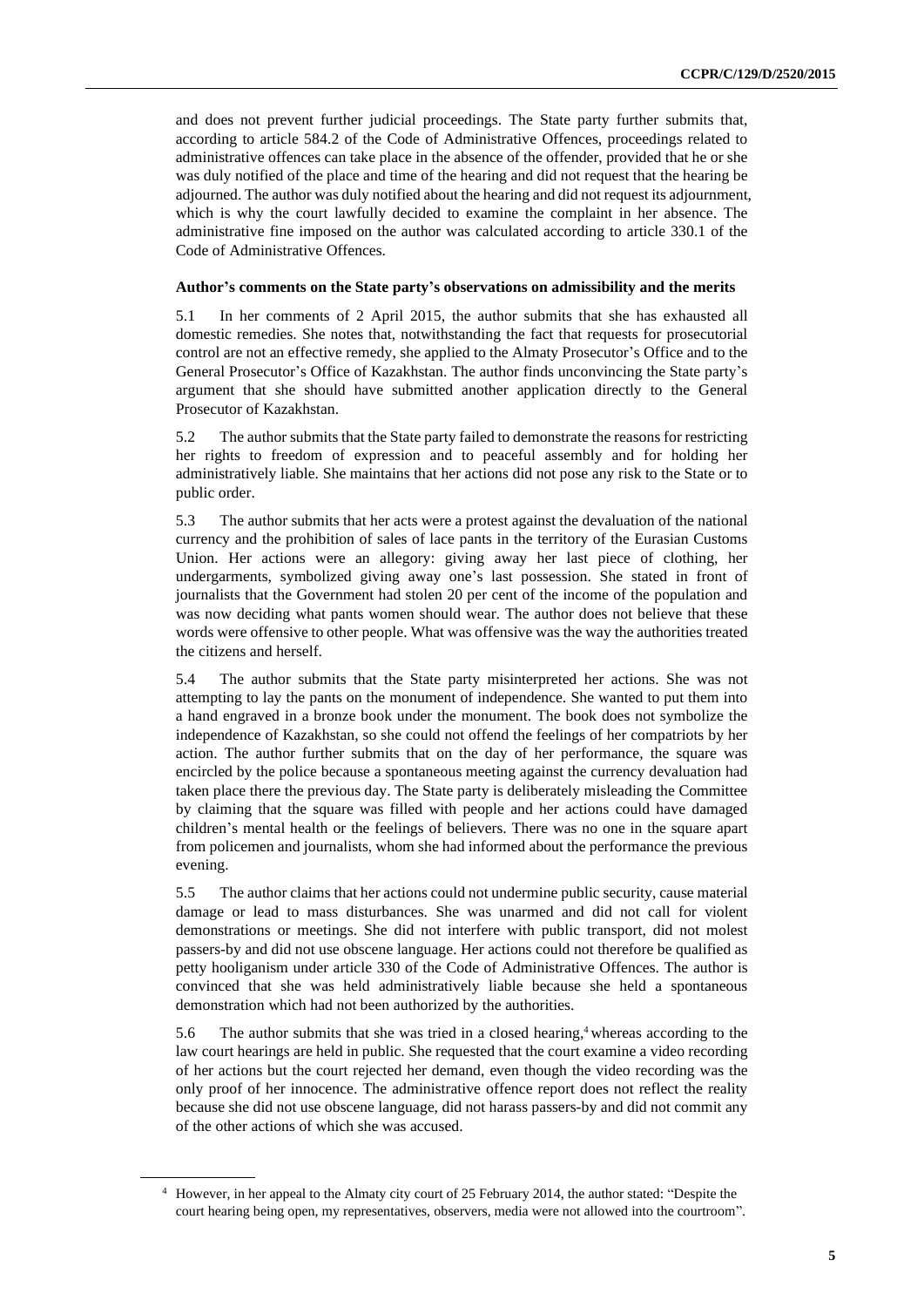5.7 The author reiterates that the State party's judicial instances adopted an accusatory approach and did not take into account her arguments, thereby violating her right to a fair trial guaranteed by article 14 of the Covenant.

### **State party's additional observations**

6. In its submissions of 30 July 2015 and 4 December 2015, the State party informed the Committee that it had provided all available information and arguments in relation to the communication and reiterated that there had been no violations of the provisions of the Covenant and that the complaint was inadmissible.

### **Author's comments on the State party's additional observations**

In her comments of 14 September 2015, the author noted that the fact that the State party had provided no further observations meant that it did not wish to examine the merits of her allegations.

7.2 The author states that the situation of freedom of assembly in Kazakhstan is "very sad" and refers in this respect to the report of the Special Rapporteur on the rights to freedom of peaceful assembly and of association following his visit to the State party in 2015.

# **Issues and proceedings before the Committee**

## *Consideration of admissibility*

8.1 Before considering any claims contained in a communication, the Committee must decide, in accordance with rule 97 of its rules of procedure, whether the communication is admissible under the Optional Protocol.

8.2 The Committee has ascertained, as required under article 5 (2) (a) of the Optional Protocol, that the same matter is not being examined under another procedure of international investigation or settlement.

8.3 The Committee notes the State party's argument that the author failed to file a supervisory review appeal directly to the General Prosecutor of Kazakhstan. The Committee recalls its jurisprudence, according to which a petition to a prosecutor's office requesting a review of court decisions that have entered into force and depending on the discretionary power of a prosecutor, constitutes an extraordinary remedy and the State party must show that there is a reasonable prospect that such requests would provide an effective remedy in the circumstances of the case.<sup>5</sup> The Committee notes that on 5 May 2014, the author submitted a request to initiate supervisory review proceedings to the General Prosecutor's Office, which was denied on 14 July 2014 by the Deputy Prosecutor General. The Committee considers that the State party has not demonstrated that a further petition for supervisory review to the Prosecutor General would have been an effective remedy in her case. Accordingly, the author's failure to lodge such a petition does not preclude the Committee, under article 5 (2) (b) of the Optional Protocol, from examining the present communication.

8.4 The Committee notes the author's claim that her rights under article 14 (1) of the Covenant were violated because her representatives, the media and observers were not allowed into the courtroom during her trial. The Committee considers however that the author's general claim and the information contained in the case file do not allow the Committee to reach a conclusion on this allegation. Accordingly, the Committee declares this part of the communication insufficiently substantiated and inadmissible under article 2 of the Optional Protocol.

8.5 The Committee notes the author's claims under article 14 because of the bias and accusatory approach of the first tier court, its ignorance of her legal arguments and its refusal to examine available evidence, because of the failure of the appellate court to duly notify her of the time and place of the hearing and because of the failure by both courts to take into

<sup>5</sup> See *Suleymenova v. Kazakhstan* (CCPR/C/126/D/2416/2014), para. 8.3; *Toregozhina v. Kazakhstan*  (CCPR/C/126/D/2311/2013), para. 7.3; *Insenova v. Kazakhstan* (CCPR/C/126/D/2542/2015- 2543/2015), para. 8.3.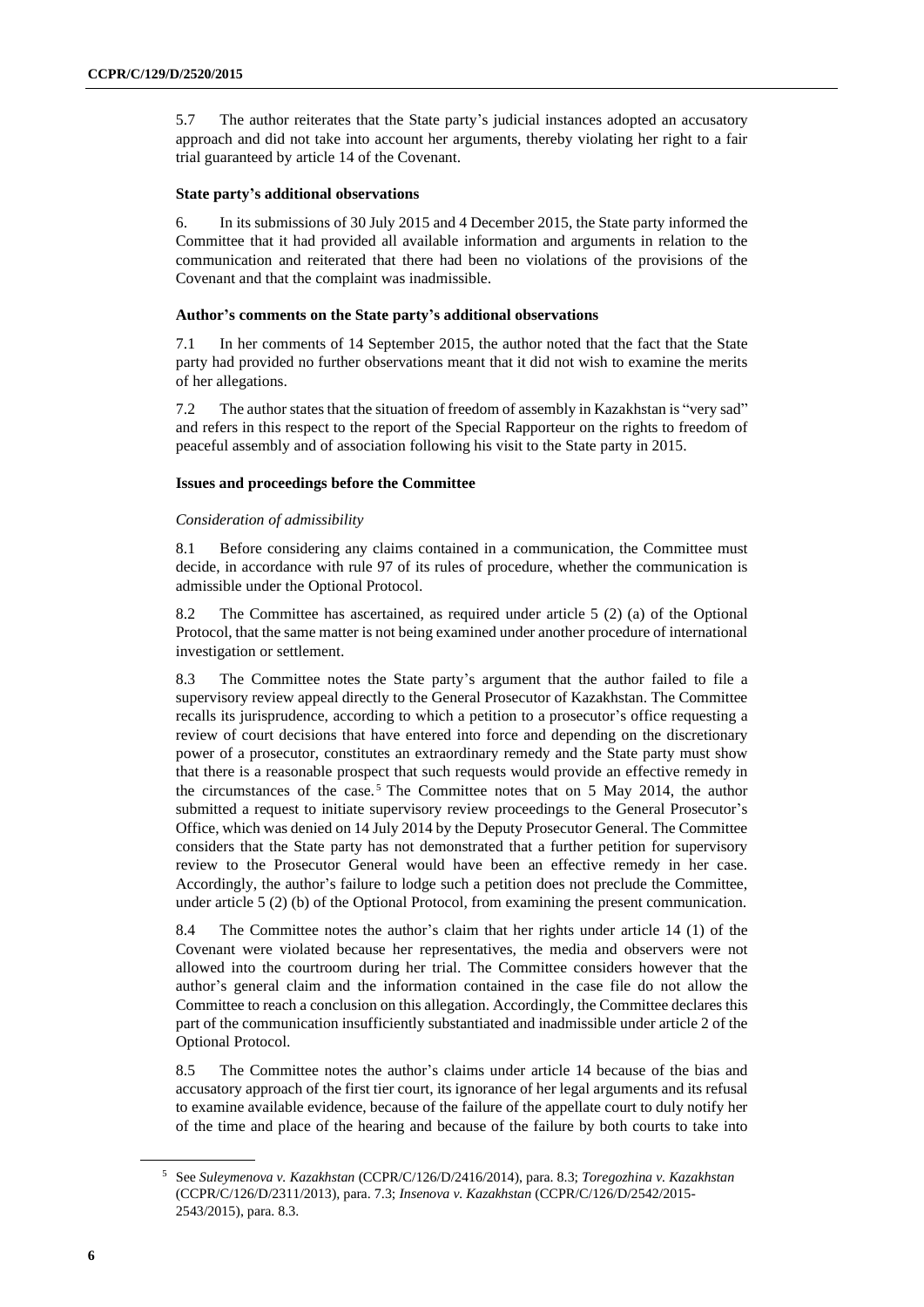account the relevant provisions of municipal law and of the Covenant. The Committee observes, however, that none of these claims appear to have been raised before the domestic proceedings. The Committee therefore declares these claims inadmissible pursuant to article 5 (2) (b) of the Optional Protocol.

8.6 The Committee notes that the author has not provided any clarification of her claims under article 14 (3) (g) of the Covenant. It thus finds this claim unsubstantiated and inadmissible under article 3 of the Optional Protocol.

8.7 Regarding the author's claim, framed under article 14 (3) (d), that her legal representatives were not allowed into the courtroom, the Committee notes the State party's argument that the author did not request a counsel either at the police station or in the courtroom. In light of the information before it, the Committee considers that the author has failed to sufficiently substantiate this claim for the purpose of admissibility and declares it inadmissible under article 2 of the Optional Protocol.

8.8 With regard to the author's allegation that national courts wrongly applied national legislation, the Committee recalls that it is generally for national organs to assess facts and evidence, and to apply domestic legislation, unless such assessment or application was clearly arbitrary or amounted to a denial of justice.<sup>6</sup> In the present case, the Committee observes that the author has not provided any evidence that domestic legislation was applied in a way that was clearly arbitrary or amounted to a denial of justice. The Committee therefore considers that the author has failed to sufficiently substantiate this claim for the purposes of admissibility and declares this part of the communication inadmissible under article 2 of the Optional Protocol.

8.9 Nevertheless, the Committee considers that the author has sufficiently substantiated, for the purposes of admissibility, her claims under articles 19 and 21 of the Covenant. Accordingly, it declares this part of the communication admissible and proceeds with its consideration of the merits.

#### *Consideration of the merits*

9.1 The Committee has considered the present communication in the light of all the information made available to it by the parties, as required under article 5 (1) of the Optional Protocol.

9.2 The Committee notes the author's claim that the State party has violated her right to freedom of expression and her right to peaceful assembly under articles 19 (2) and 21 of the Covenant by arresting her while she was participating in a peaceful artistic performance and by imposing on her an administrative fine. The Committee notes that the author does not consider the restrictions imposed on her rights to be necessary and to fall within the permissible restrictions enshrined in articles 19 (3) and 21 of the Covenant. The Committee further notes that the State party acknowledges that the author's rights under articles 19 and 21 Covenant have been restricted but considers that the imposed restrictions are compatible with the Covenant.

9.3 The Committee refers to its general comment No. 34 (2011) on the freedoms of opinion and expression, according to which freedom of opinion and freedom of expression are indispensable conditions for the full development of the person. They are essential for any society and constitute the foundation stone of every free and democratic society (para. 2). The scope of article 19 (2) embraces even expressions that may be regarded as deeply offensive (para. 11). According to article 19 (3), freedom of expression can be subject to certain restrictions but only those which are provided by law and are necessary: (a) for respect for the rights or reputations of others; or (b) for the protection of national security or of public order (*ordre public*), or of public health or morals. The Committee recalls that when a State party invokes a legitimate ground for restriction of freedom of expression, it must demonstrate in a specific and individualized fashion the precise nature of the threat and the

<sup>6</sup> See, inter alia, *Simms v. Jamaica* (CCPR/C/53/D/541/1993), para. 6.2; *Arutyunyan v. Uzbekistan*  (CCPR/C/80/D/917/2000), para. 5.7.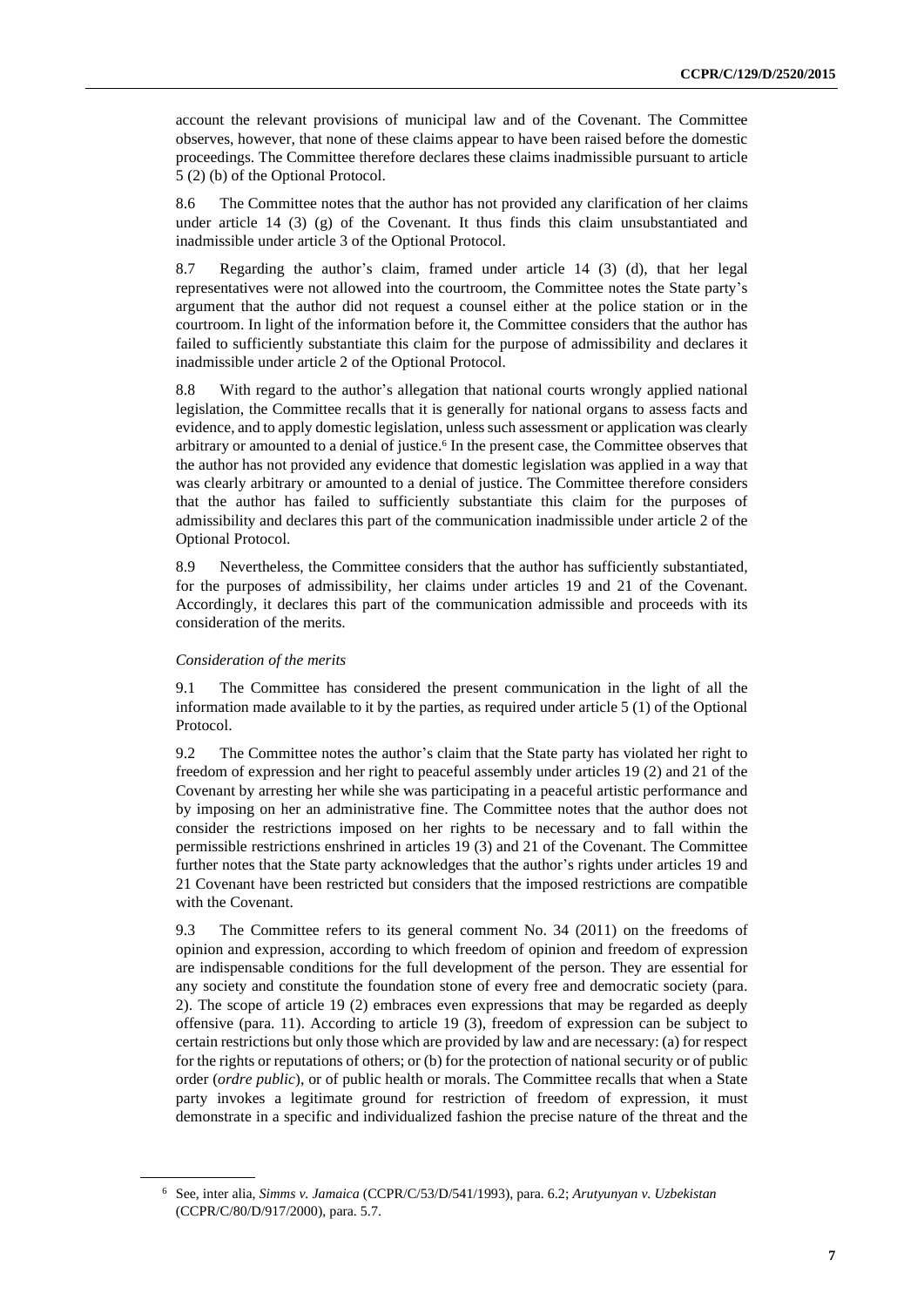necessity and proportionality of the specific action taken, in particular by establishing a direct and immediate connection between the expression and the threat (para. 35).

9.4 The Committee takes note of the State party's claim that the author was convicted for expressing disrespect to people around her, infringing public order and disturbing citizens' tranquillity by publicly demonstrating women's lingerie and attempting to lay it on the monument of independence. The Committee takes note of the State party's explanations about the sacred meaning of the monument of independence for its citizens, about the negative attitude of its religious movements to public demonstration of lingerie and about the possible negative impact of such demonstration on children's mental health. The Committee further takes note of the State party's argument that the author's arrest helped to prevent mass disturbances. The Committee considers, however, that the State party has failed to explain how, in the particular circumstances of the case, the author's actions were endangering the rights or reputations of others, national security, public order (*ordre public*), public health or morals. The State party has also failed to explain how the restriction of the author's rights was proportional to the potential threat, or that it was the least restrictive measure. In the absence of such an explanation, the Committee finds that the State party has failed to justify that the author's arrest and sanction was necessary and proportionate to the legitimate aim pursued, as set out in article 19 (3) of the Covenant. It therefore concludes that the author's rights under article 19 (2) of the Covenant have been violated.

9.5 As for the author's allegations under article 21 of the Covenant, the Committee recalls that the right to peaceful assembly is a fundamental human right that is essential for the public expression of an individual's views and opinions and indispensable in a democratic society.<sup>7</sup> No restrictions may be placed on the exercise of this right other than those imposed in conformity with the law and which are necessary in a democratic society in the interests of national security or public safety, public order (*ordre public*), the protection of public health or morals or the protection of the rights and freedoms of others. When a State party imposes restrictions with the aim of reconciling an individual's right of peaceful assembly and the aforementioned interests of general concern, it should be guided by the objective of facilitating the right, rather than seeking unnecessary or disproportionate limitations to it.<sup>8</sup> The State party is thus under an obligation to justify the limitation of the right protected by article 21 of the Covenant, and to demonstrate that it does not serve as a disproportionate obstacle to the exercise of that right.<sup>9</sup>

9.6 The Committee notes the State party's observation that the square in which the author organized the artistic performance is a busy recreational area where citizens of Almaty spend weekends with their families and children. According to the State party's explanation, the author's public demonstration of lingerie, attemptsto lay it on the monument of independence, molesting passers-by and imposing on them her personal opinion may be interpreted as profaning sacred memory in a public place and may provoke active reprobation and protest, and also can have a negative impact on children's mental health. The Committee, however, notes that while peaceful assemblies can sometimes be used to pursue ideas or goals that are contentious and their scale or nature can cause disruption, for example of vehicular or pedestrian movement or economic activity, this has to be tolerated, unless it imposes a disproportionate burden. It further notes the author's submission that, on the day of her performance, there was no one in the square but policemen and journalists, whom she had informed about the performance on the previous evening. In the light of that submission, the Committee considers that the State party has failed to demonstrate sufficiently that the restriction on her performance and the sanction imposed on her were really necessary for and proportionate to the interests of public order and the protection of the rights and freedom of others. Accordingly, the Committee concludes that the facts before it disclose a violation of the author's rights under article 21 of the Covenant.

<sup>7</sup> *Korol v. Belarus* (CCPR/C/117/D/2089/2011), para. 7.5; and *Insenova v. Kazakhstan*, para 9.5.

<sup>8</sup> *Korol v. Belarus*, para. 7.5; *Insenova v. Kazakhstan*, para 9.5; and *Toregozhina v. Kazakhstan*, para. 8.4.

<sup>9</sup> *Poplavny v. Belarus* (CCPR/C/115/D/2019/2010), para. 8.4; and *Insenova v. Kazakhstan*, para 9.5.